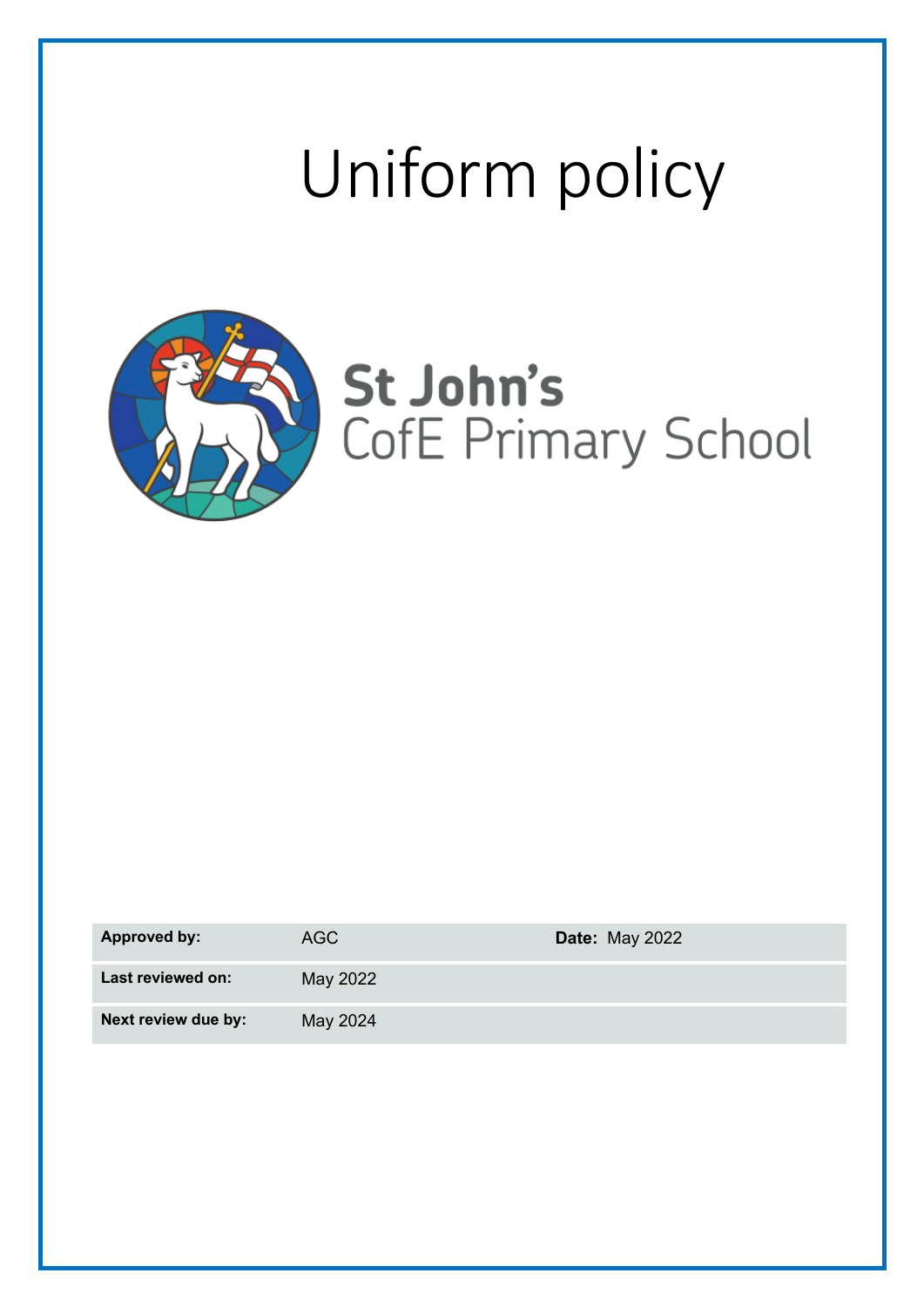## **Contents**

### **1. Aims**

This policy aims to:

- Set out our approach to requiring a uniform that is of reasonable cost and offers the best value for money for parents and carers;
- Explain how we will avoid discrimination in line with our legal duties under the Equality Act 2010;
- Clarify our expectations for school uniform.

## **2. Our school's legal duties under the Equality Act 2010**

The Equality Act 2010 prohibits discrimination against an individual based on the protected characteristics, which include sex, race, religion or belief, and gender reassignment.

To avoid discrimination, our school will:

- Avoid listing uniform items based on sex, to give all pupils the opportunity to wear the uniform they feel most comfortable in or that most reflects their self-identified gender
- Make sure that our uniform costs the same for all pupils
- Allow all pupils to have long hair (though we reserve the right to ask for this to be tied back)
- Allow all pupils to style their hair in the way that is appropriate for school yet makes them feel most comfortable
- Allow pupils to request changes to swimwear for religious reasons
- Allow pupils to wear headscarves and other religious or cultural symbols
- Allow for adaptations to our policy on the grounds of equality by asking pupils or their parents to get in touch with our Pastoral Learning Mentor, Mrs Yeoman, who can answer questions about the policy and respond to any requests

## **3. Limiting the cost of school uniform**

- Our school has a duty to make sure that the uniform we require is affordable, in line with statutory guidance from the Department for Education on the cost of school uniform.
- We understand that items with distinctive characteristics (such as branded items, or items that have to have a school logo or a unique fabric/colour/design) cannot be purchased from a wide range of retailers and that requiring many such items limits parents' ability to 'shop around' for a low price.
- We will make sure our uniform: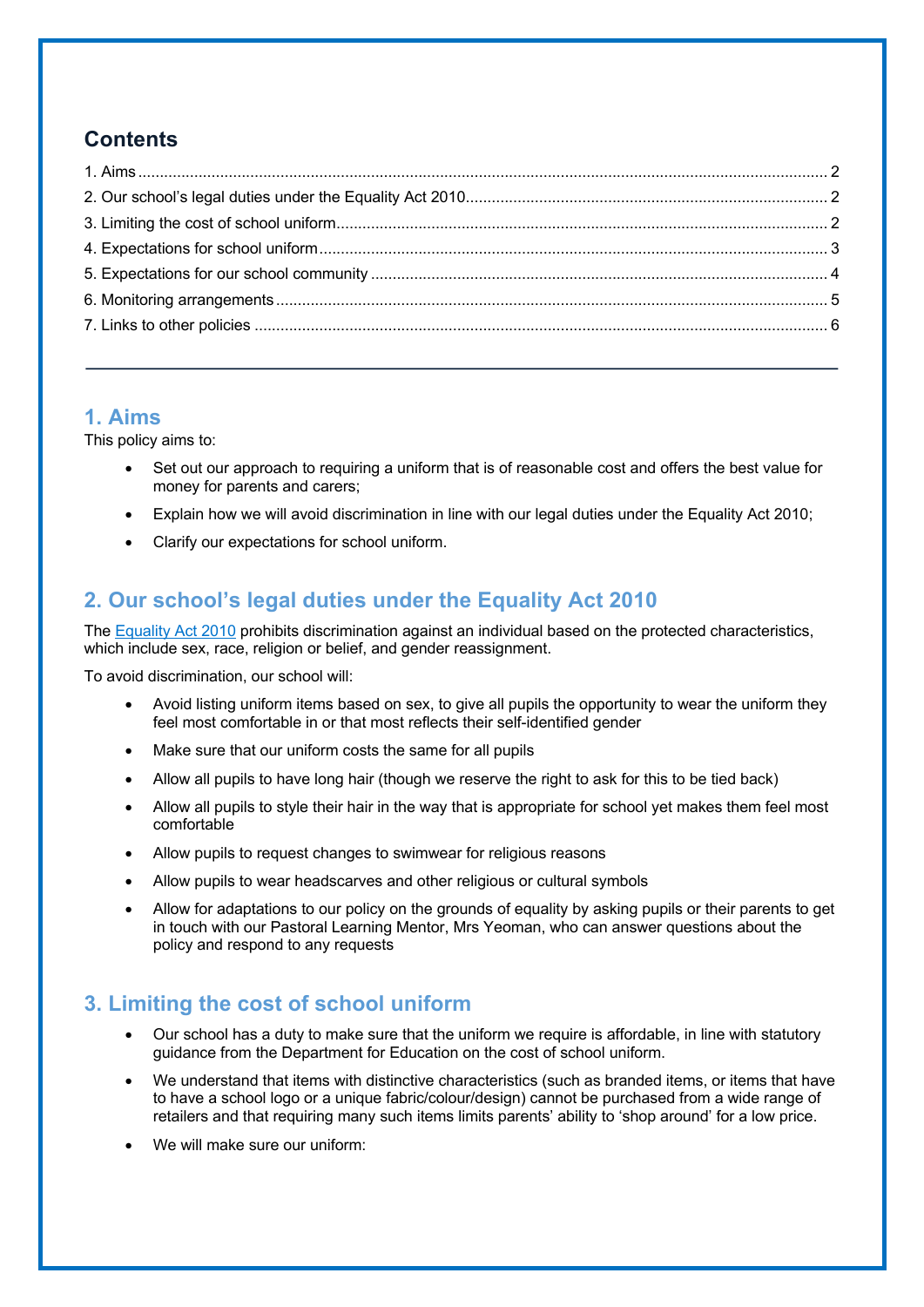- o Is available at a reasonable cost
- o Provides the best value for money for parents/ carers
- We will do this by:
	- $\circ$  Carefully considering whether any items with distinctive characteristics are necessary
	- $\circ$  Considering cheaper alternatives to school-branded items, such as all school branded items are optional
	- $\circ$  Avoiding specific requirements for items pupils could wear on non-school days, such as coats, bags and shoes
	- $\circ$  Keeping the number of optional branded items to a minimum, so that the school's uniform can act as a social leveler
	- o Avoiding different uniform requirements for different year/class/house groups
	- o Avoiding different uniform requirements for extra-curricular activities
	- $\circ$  Considering alternative methods for signaling differences in groups for interschool competitions, such as creating posters or labels
	- $\circ$  Making sure that arrangements are in place for parents to acquire second-hand uniform items
	- $\circ$  Avoiding frequent changes to uniform specifications and minimising the financial impact on parents of any changes
	- $\circ$  Consulting with parents and pupils on any proposed significant changes to the uniform policy and carefully considering any complaints about the policy

#### **4. Expectations for school uniform**

#### **4.1 Our school's uniform**

Our School Uniform is important to us. It is one way in which we identify ourselves as a school family and it promotes a strong, cohesive school identity which supports high standards and expectations in all areas of school live. It promotes harmony between different groups represented in the school and it enhances security, assisting the school in identifying individual pupils in order to maintain good order and spot intruders more easily. All uniform branded with St John's logo is optional.

#### **Standard uniform**

- White blouse/polo-shirt/shirt
- Royal blue sweatshirt/cardigan/jumper
- Mid-grey skirt, pinafore or trousers
- Trousers must be mid-grey, straight legged and tailored. No bootleg or hipster trousers.
- Children wearing dresses/skirts may wear cycling shorts underneath for when they engage in physical activity at playtimes e.g. football/cartwheels.

#### **PE kit (worn to school on PE days)**

- plain white polo top
- royal blue jumper or cardigan
- plain black (no logos/ brands/ stripes) shorts, leggings, or tracksuit bottoms.
- trainers not daps (any colour)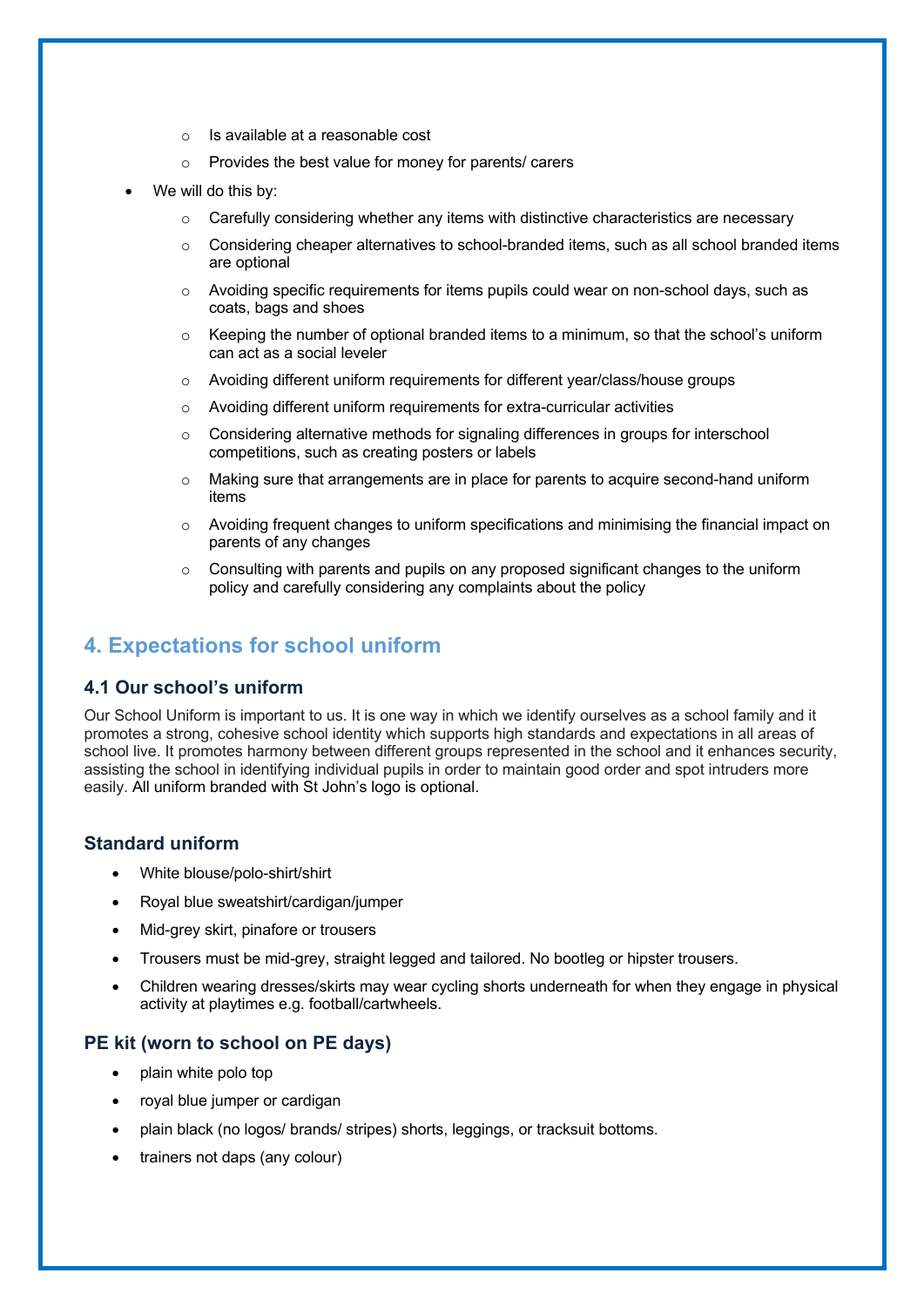#### **Expectations for shoes, bags, hats and coats**

- drawstring bag or small rucksack (any colour)
- suitable footwear for school. Children must not wear trainers (except on PE days), fashion boots or open toe sandals
- waterproof coat or anorak
- sunhat in warmer weather

#### **Swimming kit**

- small bag to contain:
- swimming costume/trunks
- towel
- swim hat

#### **Jewellery**

- Children must not wear jewellery to school for Health and Safety reasons. If earrings are worn, they should be of the stud type and one only worn in each ear.
- Earrings must be removed or covered with tape on days children will be undertaking PE lessons.

#### **Hairstyles**

- Sensible haircuts and hairstyles for school
- Long hair should be tied back for health and safety reasons.

#### **4.2 Where to purchase it**

- All items of clothing are available from a variety of shops and chain stores at a variety of prices
- Optional items with a school logo are available from Harvem:

Harvem Ltd

14 Bath Hill, Keynsham, Bristol BS31 1HG

#### T: 0117 986 22 66

#### https://www.harvem.co.uk

- Second-hand uniform is available during regular St John's Parent Teacher Association (PTA) events.
- If parents are finding it difficult to afford any school uniform, they are encouraged to inform Mrs Yeoman.

#### **5. Expectations for our school community**

#### **5.1 Pupils**

Pupils are expected to wear the correct uniform at all times (other than specified non-school uniform days) while:

- On the school premises
- Travelling to and from school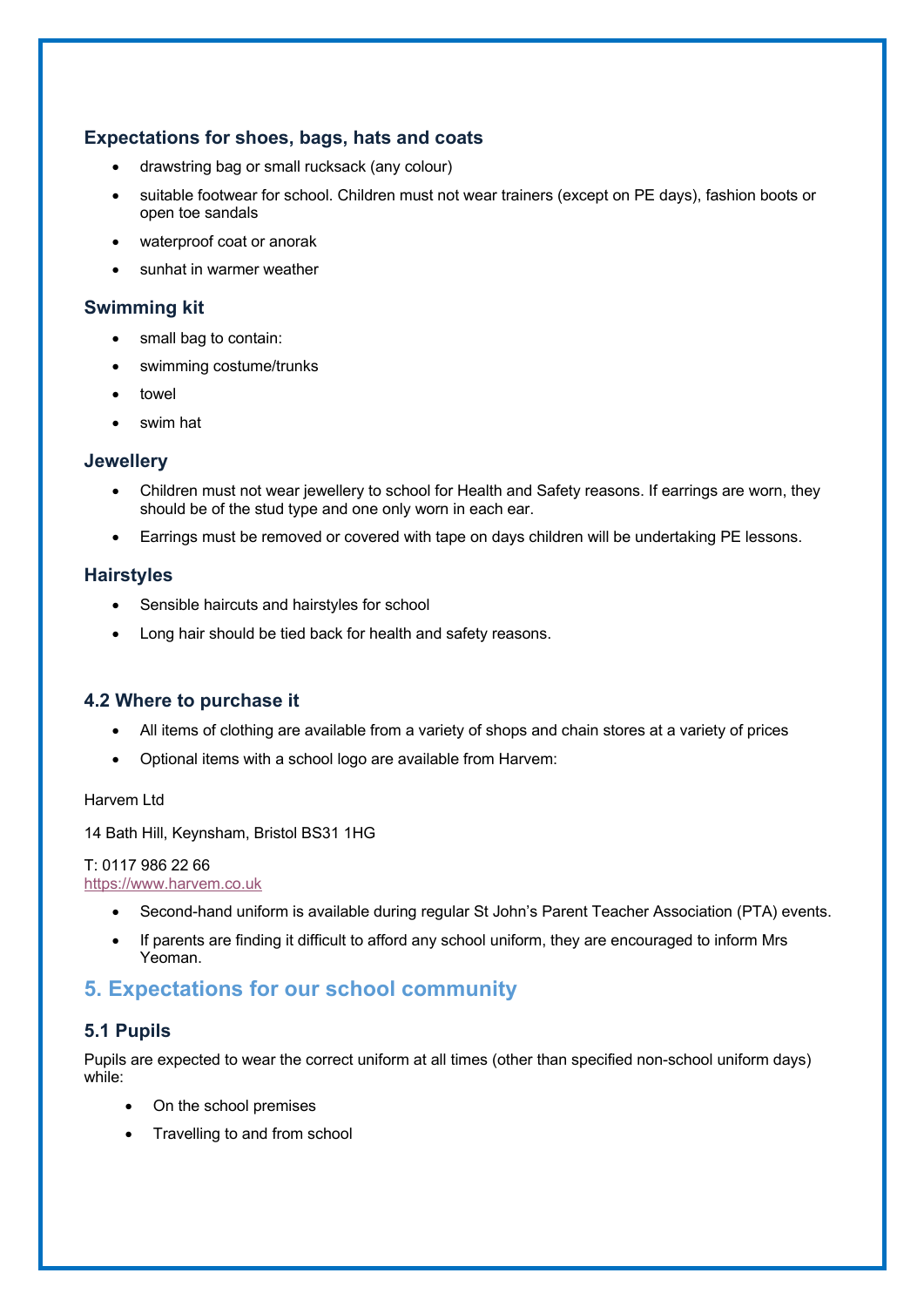• At out-of-school events or on trips that are organised by the school, or where they are representing the school (if required)

Pupils are also expected to contact Mrs Yeoman if they want to request an amendment to the uniform policy in relation to their protected characteristics.

#### **5.2 Parents and carers**

Parents and carers are expected to make sure their child has the correct uniform and PE kit, and that every item is:

- **Clean**
- Clearly labelled with the child's name
- In good condition

Parents are also expected to contact Mrs Yeoman if they want to request an amendment to the uniform policy in relation to:

- Their child's protected characteristics
- The cost of the uniform

Parents are expected to lodge any complaints or objections relating to the school uniform in a timely and reasonable manner.

Disputes about the cost of the school uniform will be:

- Resolved locally
- Dealt with in accordance with our school's complaints policy

The school will work closely with parents to arrive at a mutually acceptable outcome.

#### **5.3 Staff**

Staff will closely monitor pupils to make sure they are in correct uniform. They will give any pupils and families breaching the uniform policy the opportunity to comply, but will follow up with the headteacher if the situation doesn't improve.

Ongoing breaches of our uniform policy will be dealt with by Mrs Yeoman.

In cases where it is suspected that financial hardship has resulted in a pupil not complying with this uniform policy, staff will take a mindful and considerate approach to resolving the situation.

#### **5.4 Governors**

The AGC will review this policy and make sure that it:

- Is appropriate for our school's context
- Is implemented fairly across the school
- Takes into account the views of parents and pupils
- Offers a uniform that is appropriate, practical and safe for all pupils

The AGC will also make sure that the school's uniform supplier arrangements give the highest priority to cost and value for money, for example by avoiding single supplier contracts and by re-tendering contracts at least every 5 years.

#### **6. Monitoring arrangements**

This policy will be reviewed bi-annually by the headteacher. At every review, it will be approved by the AGC